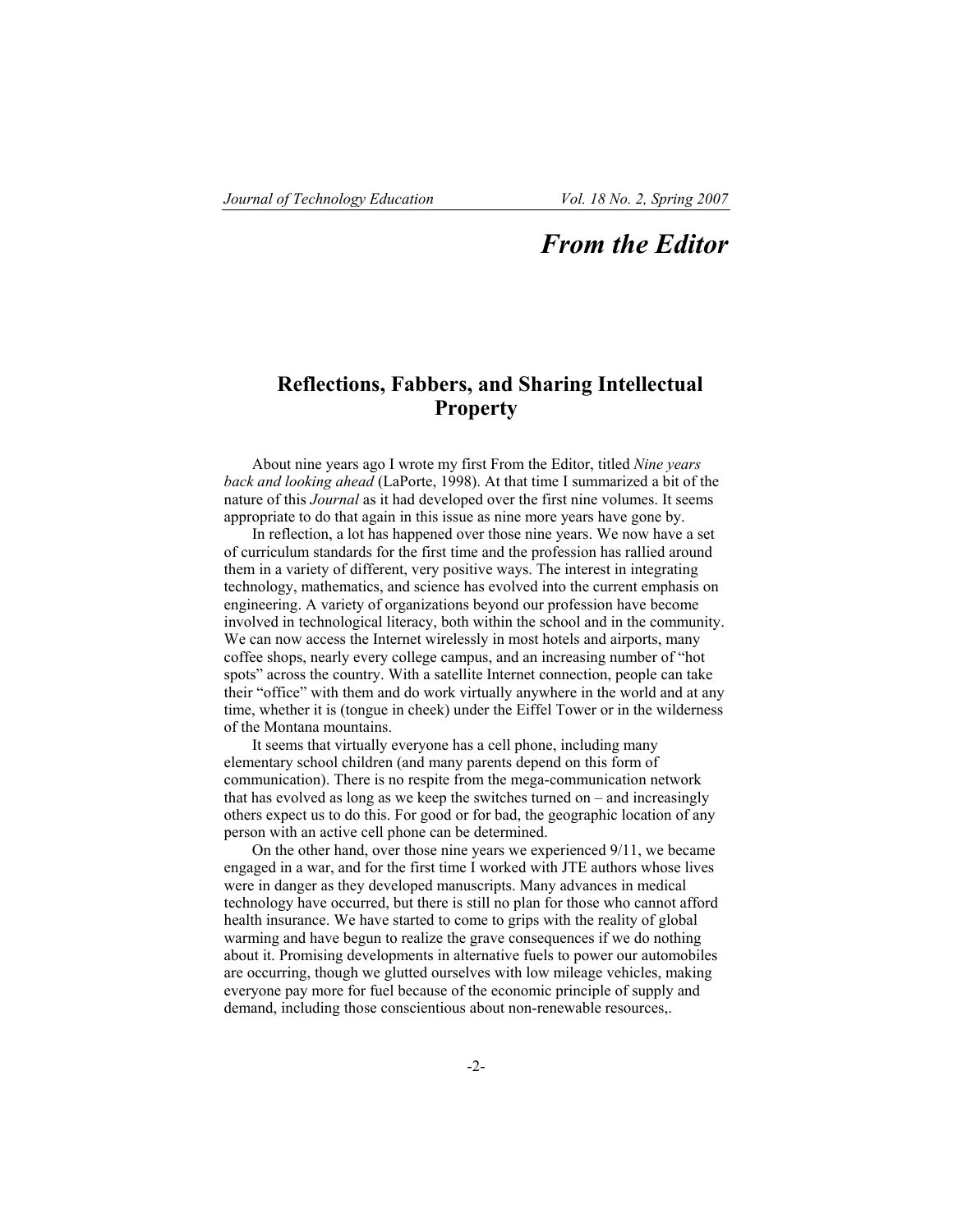The economy has become even more global than it was nine years ago. Through the curriculum standards and other influences, our profession has become much more global as well. The fact that the international PATT (Pupils' Attitude Toward Technology) Conference is held every other year in conjunction with the ITEA Conference has made it a truly global event as well, spawning international collaboration in a variety of ways – we really have "grown into our name" and have become an international organization.

Nine years back I highlighted how "international" the JTE was, so I decided to compare the first nine volumes to the second nine volumes in this regard. As reported in Table 1, the number of articles authored by one or more international authors has increased dramatically, by more than 50%.

From the time I first started teaching I felt that the general education goals to which we aspired, and in which I still firmly believe, would be reached when there was an equal number of male and female teachers, and male and female students in our programs. Though the number of female teachers has increased more than 10 fold between 1979 and 1999 (Sanders, 2001, p. 41) females are still short of being equally represented in our profession. At the same time, though, the number of female students at the middle school level has nearly reached equality (Sanders, 2001, p. 43). I was curious to see the representation of females among the authors of JTE articles. As reported in Table 1, I found that this percentage increased 30% between the two time spans. Still, less than one in five published articles involved a female author, but the increase over time is quite encouraging.

In addition to authorship, I also took a look at the JTE subscriber base, counting those who had female first names. I did not count names that were gender neutral, so my count is an underestimate. I found 103 females (19.5%) among the 529 individual subscribers at the time the Fall 2006 issue was mailed. This is encouraging as well.

## **Table 1**

|                                                                                 | Volumes<br>$1-9$ |               | Volumes<br>10-18 |               | Change    |
|---------------------------------------------------------------------------------|------------------|---------------|------------------|---------------|-----------|
|                                                                                 | N                | $\frac{6}{6}$ | N                | $\frac{6}{9}$ |           |
| Total number of articles<br>Articles in which the author or                     | 100              |               | 88               |               |           |
| one or more co-authors did not<br>reside in the US.<br>Articles authored or co- | 27               | 27 Q          | 37               | 42 Q          | $+55.6\%$ |
| authored by one or more<br>female(s)                                            | 14               | 14 0          | 16               | 18.2          | $+30.0\%$ |

*Authorship of Articles in the Journal of Technology Education*

Through the leadership of then Editor Mark Sanders, the JTE went online in 1992. Soon, all issues were available electronically. The *Journal of Industrial Teacher Education* and then the *Journal of Technological Studies* followed suit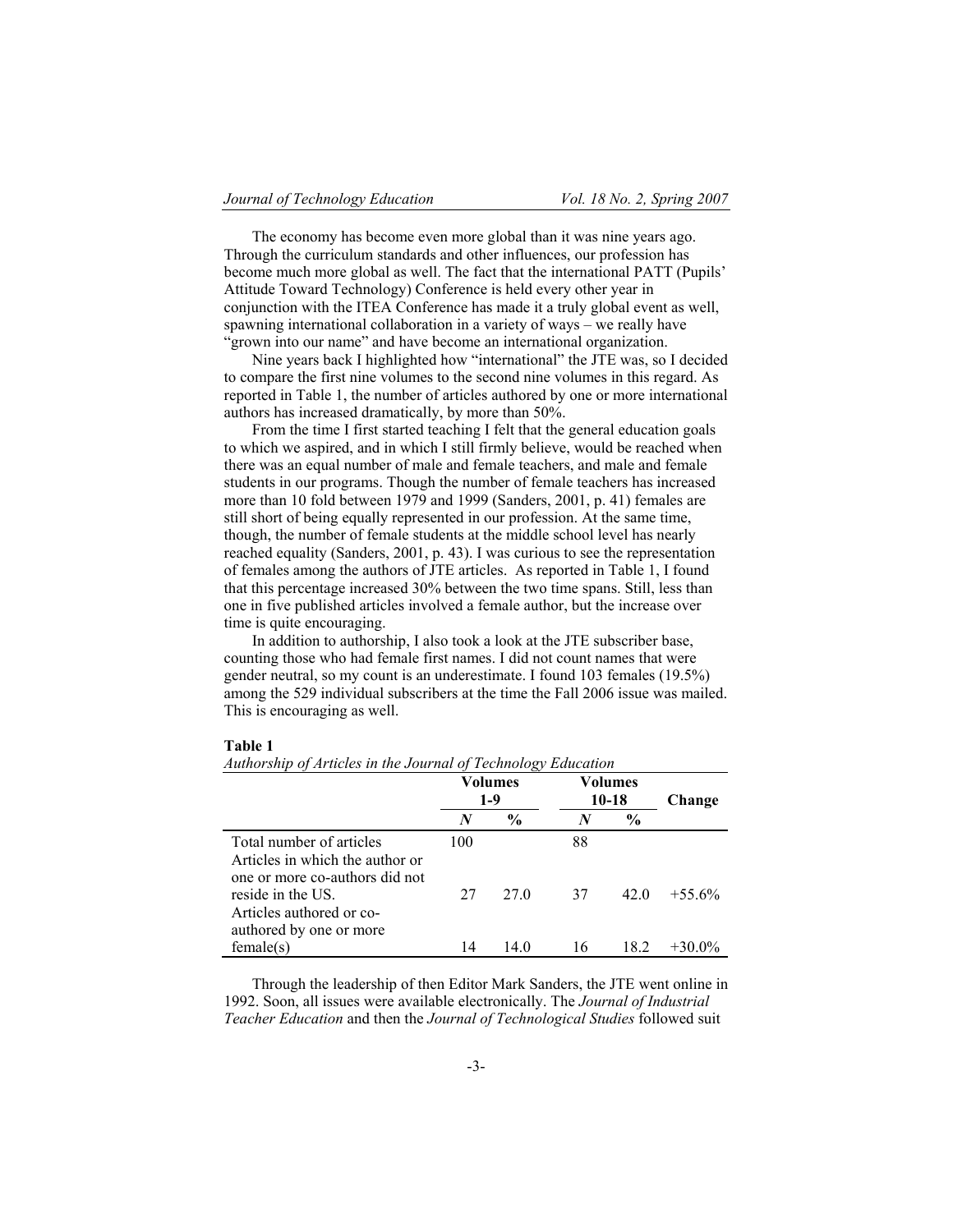soon thereafter, essentially opening up the scholarship of our profession to the world. I can remember the early days of accessing the JTE online when there was only one other publication so available. I can also remember soothsayers within our profession who believed that making the JTE available online would destroy the paper copy subscription base, and thus the revenue generated. This has not happened and paper copy subscribers are now around 600, an all-time high.

With full access to the JTE at no charge, it clearly can be considered part of the "open source" movement in this country. Wikipedia (wikipedia.org) is another example of an open source entity. Very popular with students, it is an online encyclopedia that is comprised of entries provided by anyone who wishes to contribute (yes, "technology education" is included). As the founders admit, there are inaccuracies, errors, and misinformation, but as time goes on, and because of the dynamic nature of the effort, corrections are made and the information becomes more valid. Though the term is often used in reference to computer programming code, Wikipedia includes a broad definition of "open source" as:

… a set of principles and practices that promote access to the production and design process for various goods, products, resources and technical conclusions or advice.

In simple terms, open source could be considered as the paradigm for the open sharing of intellectual property. Most teachers are exemplars of this sort of sharing. In fact, most of the ideas that I use in my teaching are adaptations of ideas that someone else shared with me. Likewise, for those few ideas that were original to me, I feel tremendous satisfaction in seeing my former students, attendees at my conference presentations, readers of my writings, and friends, apply my ideas to their own teaching, improving the ideas in the process, and sharing those improvements with me and others. Though educators generally open-source themselves fully to others with their "intellectual property," the whole concept is often quite foreign to those in business and industry, where intellectual property is rightfully held very close to the chest and patent and trade secret protection and industrial espionage are a way of life. Educators operate under a sociological model whereas those in business and industry must typically operate under a competition-based economic model. As an aside, the differences between these two cultures must be reconciled before true cooperation can be productive.

One of the most significant technologies of interest to technology educators these days is rapid prototyping. Starting with a three-dimensional model developed with computer software, parts and products can be made as easily as printing a document from a computer. Rapid prototyping machines designed for educational use have become less and less expensive over time and will no doubt be in the labs of many secondary schools and colleges in the next few years.

Now let me connect open-sourcing with rapid prototyping. An exemplar of the potential of the doing this is Hod Lipson. He is director of Cornell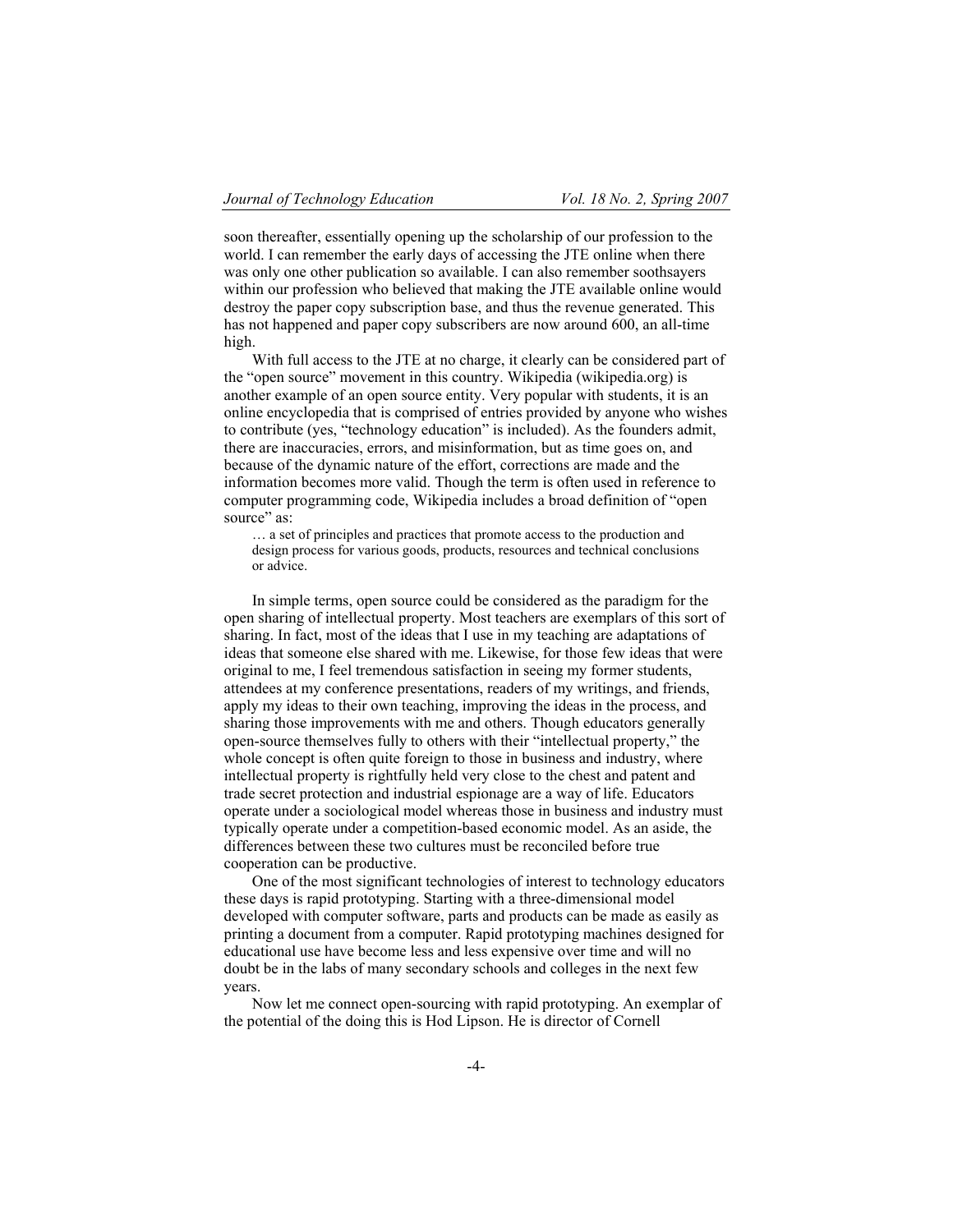University's Computational Synthesis Lab. Hod clearly could have been a technology educator – as the article in *Popular Science* magazine stated, he "lost Lego pieces constantly" (p. 42). He has built a "prototype" of a rapid prototyping machine and calls it a "fabricator," or "fabber" for short. Between the article in *Popular Science* (2007) and his Website (fabathome.org), he provides all the details for replicating the "fabber." He is committed to the notion that collectively, his idea can be improved for the benefit of all. As he stated:

We want as many people as possible to get their hands on this technology, experiment with it, and develop new applications for it. . . . We've put everything out in a completely free way, no limitations (p. 42; 44).

What a powerful concept! The article cites an example that has particular significance to technology educators. Noy Schaal, a high school student, won a first place in a "science" fair by using a "fabber" to produce a representation of *her* home state of Kentucky. The material used was chocolate!

Certainly intellectual property must be protected for reasons of national defense and to maintain the integrity of our vulnerable economic system. Likewise, creative efforts of individuals must be protected from those who might use them for their own personal or economic gain at the expense of the creator. At the same time, as I take increasing interest my own health and longevity (as most older people do), I would like to be able to read at no charge all the research articles (not just the "free ones") published in the *Journal of the American Medical Association*. Doing so could possibly extend my life and reduce the burden of my health care on society. Likewise, I feel that we, as a technology education profession, should have open access to the research and scholarship of those with similar purposes. Nearly every engineering and technology-related organization has some involvement in education, but with many of them you must be a member to access their educational materials. As an example, I refer to the American Society of Engineering Education (ASEE). The ASEE Website (www.asee.org) allows free access to all of the papers presented at their conferences over the past decade or so. This is a valuable resource, especially to those working to integrate engineering concepts into technology education. However, the scholarly journal of ASEE, parallel to the *Journal of Technology Education*, is the *Journal of Engineering Education* and is available online through their Website only to members.

We have welcomed the input of engineers into the development of our curriculum standards and we are sharing these standards with open-access online. The engineering community has given significant support to us in many ways as well. We allow engineers to freely access and publish in the *Journal of Technology Education* without being a member of the sponsoring organizations. I propose that we extend this collaboration and freely and openly share the scholarly resources of our allied organizations that pertain to education for our mutual benefit and that of the students we serve. I cannot come up with any negative tradeoffs to this proposal. There is no evidence that the JTE lost paper subscribers when all issues were put online – those in the field who are